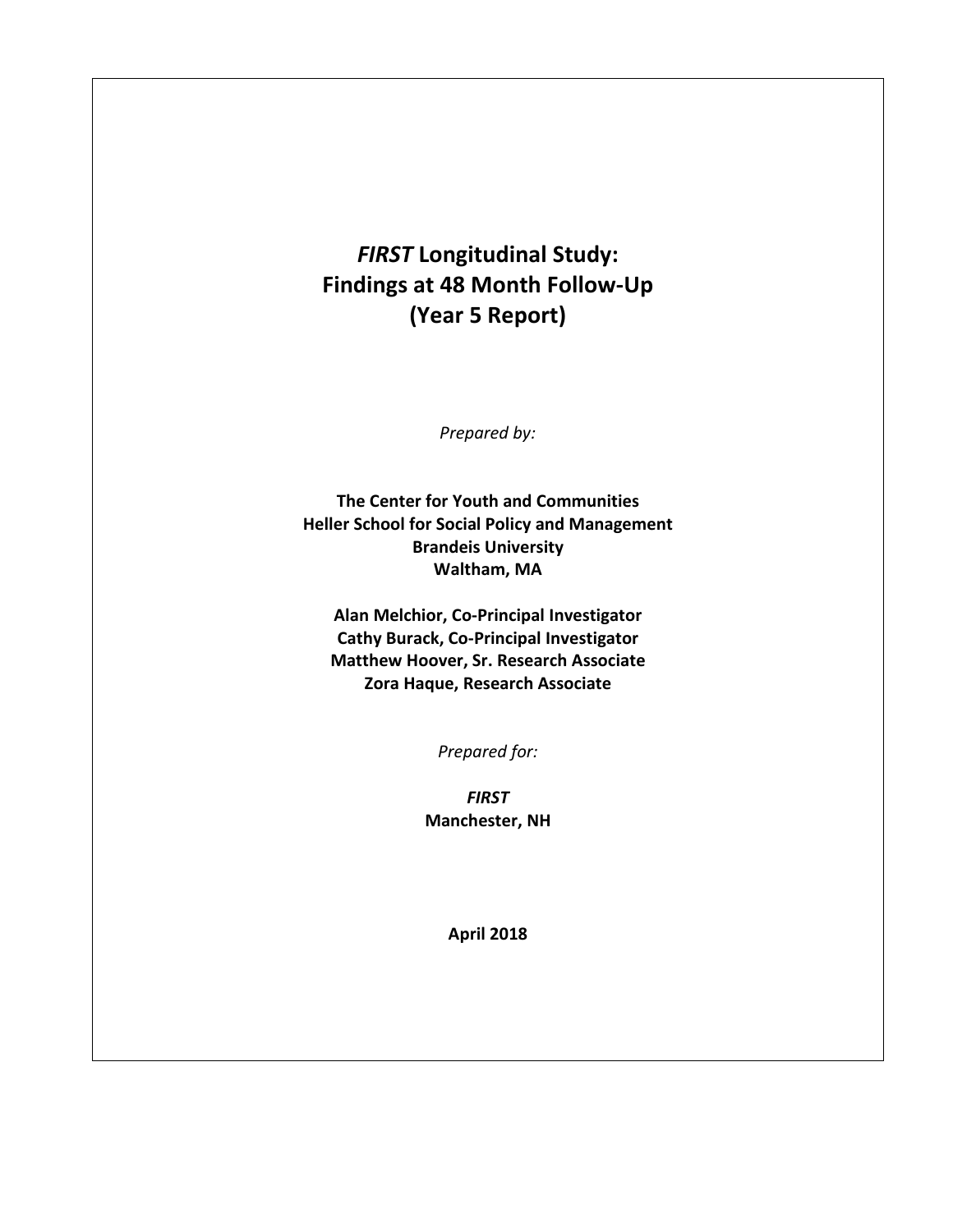## *FIRST* **Longitudinal Study: Findings at 48 Month Follow-Up 1**

#### **Background**

*FIRST* (For Inspiration and Recognition of Science and Technology) is a global nonprofit organization that operates after-school robotics programs for young people ages 6-18 in the United States and internationally. The mission of *FIRST* is to inspire young people to be science and technology leaders by engaging them in exciting mentor-based programs that build science, engineering and technology skills, that inspire innovation, and that foster well-rounded capacities including self-confidence, communication, and leadership. The sequence of *FIRST* programs in the United States begins with the *FIRST®* LEGO*®* League Jr. program serving elementary school-aged youth (ages 6-9), followed by the *FIRST®* LEGO*®* League program serving primarily middle school-aged youth (ages 9-14), the *FIRST®* Tech Challenge serving grades 7-12, and *FIRST®* Robotics Competition, serving high school-aged youth (grades 9-12). In 2017-18, *FIRST* estimates that over 515,000 young people will participate in its programs on more than 59,000 teams and will compete in more than 2,900 events worldwide.<sup>2</sup>

In 2011, *FIRST* contracted with the Center for Youth and Communities at Brandeis University's Heller School for Social Policy and Management to conduct a multi-year longitudinal study of *FIRST*'s middle and high school programs. The goal of the study, building on more than a decade of short-term evaluation studies by Brandeis University and others, is to document the longer-term impacts of *FIRST*'s programs on participating youth and to do so through a design that meets the standards for rigorous, scientifically-based evaluation research. Three major questions guide the study:

• **What are the short and longer-term impacts of the**  *FIRST* **LEGO League,** *FIRST* **Tech Challenge, and** *FIRST* **Robotics Competition programs on program participants?** Specifically, what are the program impacts on a core set of participant outcomes that include: interest in STEM and STEM-related careers, college-going and completion, pursuit of STEM-related college majors and careers, and development of 21st century personal and workplace-related skills?

### **KEY FINDINGS AT 48 MONTH FOLLOW-UP**

- Follow-up data show *FIRST* continues to have a positive impact on participants on key STEM-related measures at 48 months, including interest in STEM, involvement in STEM-related activities, STEM identity, STEM knowledge, and interest in STEM careers. *FIRST* team members are 1.6 to 3.0 times more likely to show gains on STEM-related outcomes than students in the comparison group.
- The data show positive impacts for participants from all three *FIRST* programs in the study (*FIRST* LEGO League, *FIRST* Tech Challenge, and *FIRST* Robotics Competition), and for all major population groups and community types. Girls in *FIRST* continued to show significantly greater impacts than their male counterparts. Impacts persist for team members even after they leave the program.
- Impacts on STEM-related attitudes and interests persist into college. Among firstyear college students *FIRST* alumni:
	- continue to show significantly greater gains on STEM-related attitudes than comparison students.
	- report significantly higher interest in majoring in computer science, engineering, and robotics.
	- are 2.3 times more likely to take an engineering course in their freshman year; girls are 3.4 times more likely to take engineering courses.
	- are more likely to be engaged in STEMrelated activities, including STEM internships, computer and engineering clubs, engineering competitions, having STEM-related summer jobs; and receiving engineering- related grants.

l

 $1$  This report is based on data from the fourth round of follow-up surveys, which were administered approximately 48 months after students entered the study (baseline).

<sup>2</sup> http://www.firstinspires.org/about/at-a-glance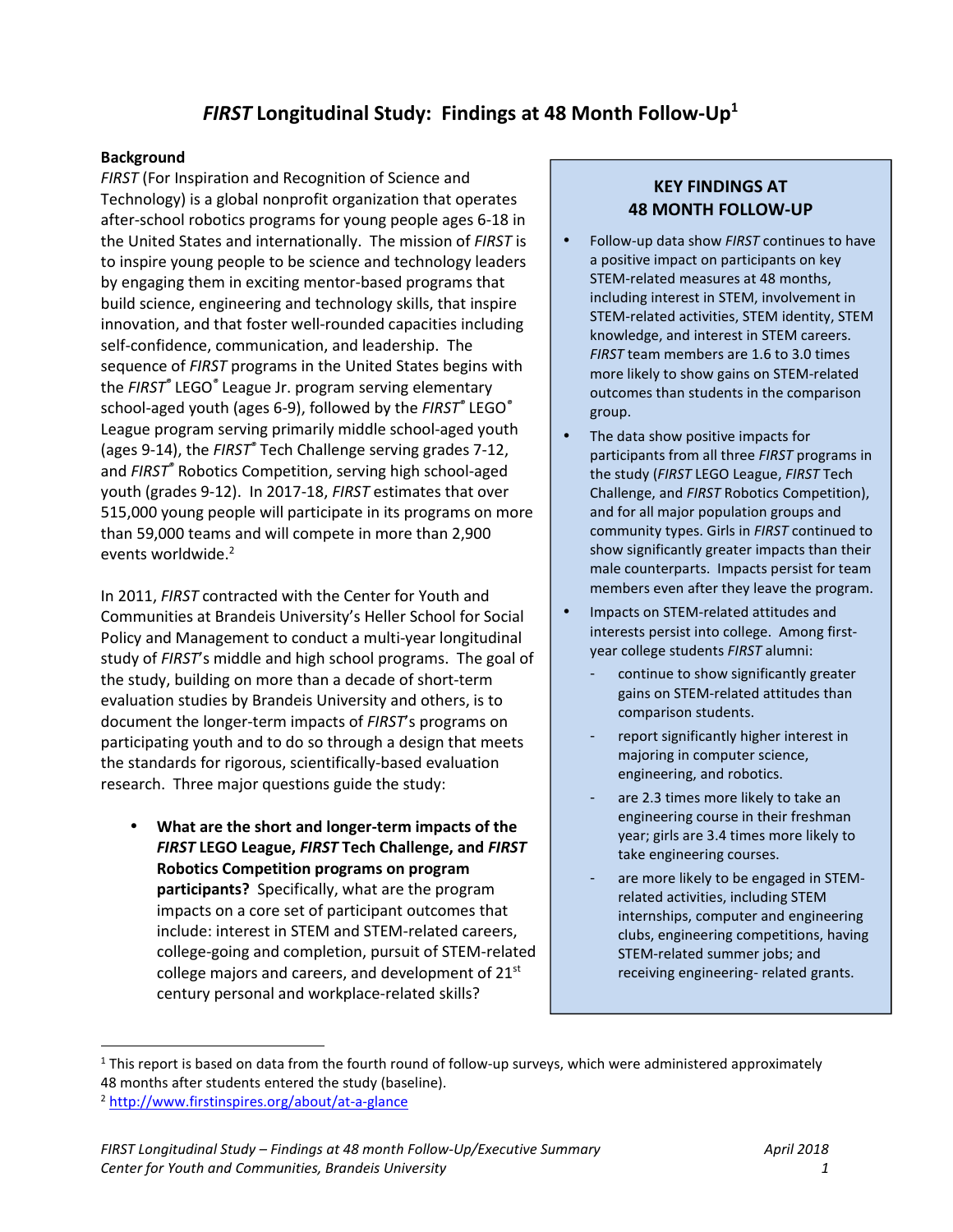- **What is the relationship between program experience and impact?** To what extent are differences in program experience – such as time in the program, participation in multiple programs, role on the team, access to mentors, quality of the program experience – associated with differences in program outcomes? What can we learn about "what works" to guide program improvement?
- **To what extent are there differences in experiences and impacts among key subpopulations of**  *FIRST* **participants?** In particular, are there differences in impacts for young women, non-white youth, low-income youth, and youth from urban communities? If there are differences, what can we learn about why those differences occur and their implications for the program in the future?

To address these questions, the *FIRST* Longitudinal Study is tracking 1,273 students (822 *FIRST* participants and 451 comparison students) over a five-year period beginning with entry of the *FIRST* participants into the program. Team members were recruited to the study from a nationally representative sample of "veteran" teams from the *FIRST* LEGO League, *FIRST* Tech Challenge, and *FIRST* Robotics Competition programs over a two-year period spanning the 2012-13 and 2013-14 school years. Comparison group students were recruited from math and science classes in the same schools and organizations where the *FIRST* teams were located. Once recruited into the study, team members and comparison students were surveyed at baseline and post-program in their first year, with annual follow-up surveys each spring thereafter. A baseline survey of parents provided additional background information on the family context for team members and comparison students, and Team Leader surveys at the end of the first year of team involvement in the study provided additional contextual data on the *FIRST* teams. In each year of the study, team member surveys have also been supplemented by interviews and focus groups with team members and comparison group students.

#### **Impacts at 48 Month Follow-Up**

l

This report presents a summary of the impact findings based on four years of data, including survey data from baseline and postprogram surveys and three rounds of annual follow-up surveys. As such, it reflects the impacts of participation in *FIRST* four years after study participants entered the program. Of the 1,273 students who began the study, 1,017 students (80%) completed the 48

#### **Data Collection through 48 Month Follow-Up**

| <b>GROUP</b>                 | <b>Baseline</b> | 12 Month<br><b>Follow-Up</b><br>(Post-<br>Program) | 24 Month<br><b>Follow-Up</b> | 36 Month<br><b>Follow-Up</b> | 48 Month<br><b>Follow-Up</b> |
|------------------------------|-----------------|----------------------------------------------------|------------------------------|------------------------------|------------------------------|
| <b>FIRST</b><br>Participants | 822             | 677                                                | 665                          | 636                          | 611                          |
| Comparison<br>Group          | 451             | $259*$                                             | 411                          | 409                          | 406                          |
| Total                        | 1273            | 936                                                | 1076                         | 1045                         | 1017                         |

\**The initial group of comparison students did not complete a post-program survey but have participated in all subsequent follow-up surveys.*

month follow-up survey, including 611 *FIRST* participants (74% of those at baseline) and 406 comparison students (90% of those at baseline). Of the *FIRST* participants responding to the follow-up survey, 231 (38%) were still active in the program. $3$ 

The findings from the data from the 48 month follow-up surveys extend the positive impact findings from the 2015-2017 impact reports: *FIRST* participants continue to show significantly *greater* average gains on STEMrelated attitudes and interests than comparison students and are statistically significantly *more likely* to show gains in STEM-related outcomes

than students in the comparison group. These positive impacts hold true for participants from all three



<sup>3</sup> Of the 380 *FIRST* participants no longer active in the program at the 48 month follow-up, 252 had graduated high school and were no longer eligible for *FIRST*; 128 were still in middle or high school but no longer active in the program. Overall, 64.3% of those eligible to participate in *FIRST* were still active in the program.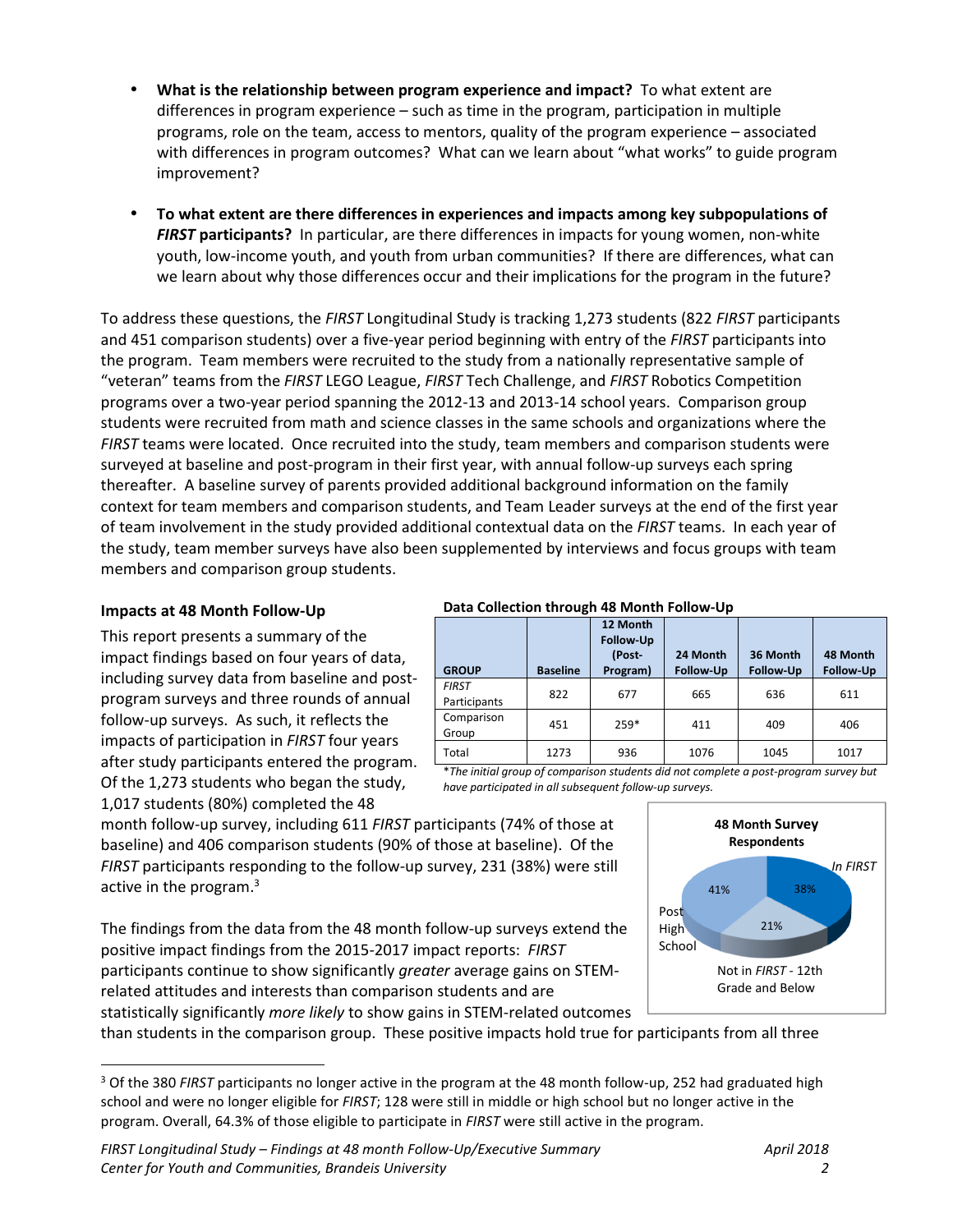major *FIRST* programs (*FIRST* LEGO League, *FIRST* Tech Challenge, and *FIRST* Robotics Competition), across key demographic groups, and for those living in different types of communities (urban, rural, suburban).<sup>4</sup> Data on students in their first year of college also point to positive, statistically significant longer-term impacts. In their first year of college, *FIRST* alumni continue to show stronger STEM-related attitudes and interests than comparison students; are more interested in majoring in key STEM-related fields (computer science, engineering, and robotics); are more likely to take engineering courses during their freshman year; and are more likely to be engaged in other STEM-related activities. In most cases, these college impacts are evident for both male and female *FIRST* alumni. Major findings are summarized below.

## **Impacts on STEM-Related Attitudes (All Participants)**

**At 48 months,** *FIRST* **continues to show positive, statistically significant impacts on all of the STEMrelated attitude measures in the study,** including interest in STEM, involvement in STEM-related activities, STEM identity, STEM knowledge, and interest in STEM careers. *FIRST* participants are 1.6 to 3.0 times more likely to show gains on STEM-related measures four years after entering the program than students in the comparison group.

- *FIRST participants continue to show significantly greater average gains than members of the comparison group on all of the measures of STEM-related interests and attitudes.* In each case, the "effect size" (a measure of the magnitude of the impact being measured) was large enough to indicate a *practical* difference in attitudes and interests.<sup>5</sup> The STEM-related measures include:
	- *interest in STEM,*
	- *involvement in STEM-related activities*,
	- *interest in STEM careers*,
	- *STEM identity* (for example, "I see myself as a math, science, or technology person"), and
	- *STEM knowledge/understanding* (items include: "I want to learn more about science and technology," "I have a good understanding of how engineers work to solve problems," "I can use math and science to make a difference in the world).



l 4 Note: Throughout this summary, "impact" refers to the differences in outcomes between *FIRST* participants and corresponding members of the comparison group, after controlling for differences between the two groups on key measures at baseline. For example, impacts for *FIRST* participants as a whole are based on the difference in outcomes between all *FIRST* participants and all comparison group members; impacts for female *FIRST* participants are based on the comparison with female members of the comparison group. Impacts that are "statistically significant" are those that are large enough to be unlikely to have occurred by chance (less than a 5% probability). <sup>5</sup> Based on "Repeated Measures Linear Mixed Models" analysis ("Mixed"). The "mixed" analysis estimates average gains for participants vs. comparison students taking into account differences between the groups at baseline and using data from all available points in time (baseline, post-program, and follow-ups). In this instance, the "mixed" results measure whether the average gains for *FIRST* participants were greater than those experienced by comparison students and whether the differences were large enough to be statistically significant. The effect size was "large" for the impact on STEM interest and "medium" for the other STEM outcome measures.

*FIRST Longitudinal Study – Findings at 48 month Follow-Up/Executive Summary April 2018 Center for Youth and Communities, Brandeis University 3*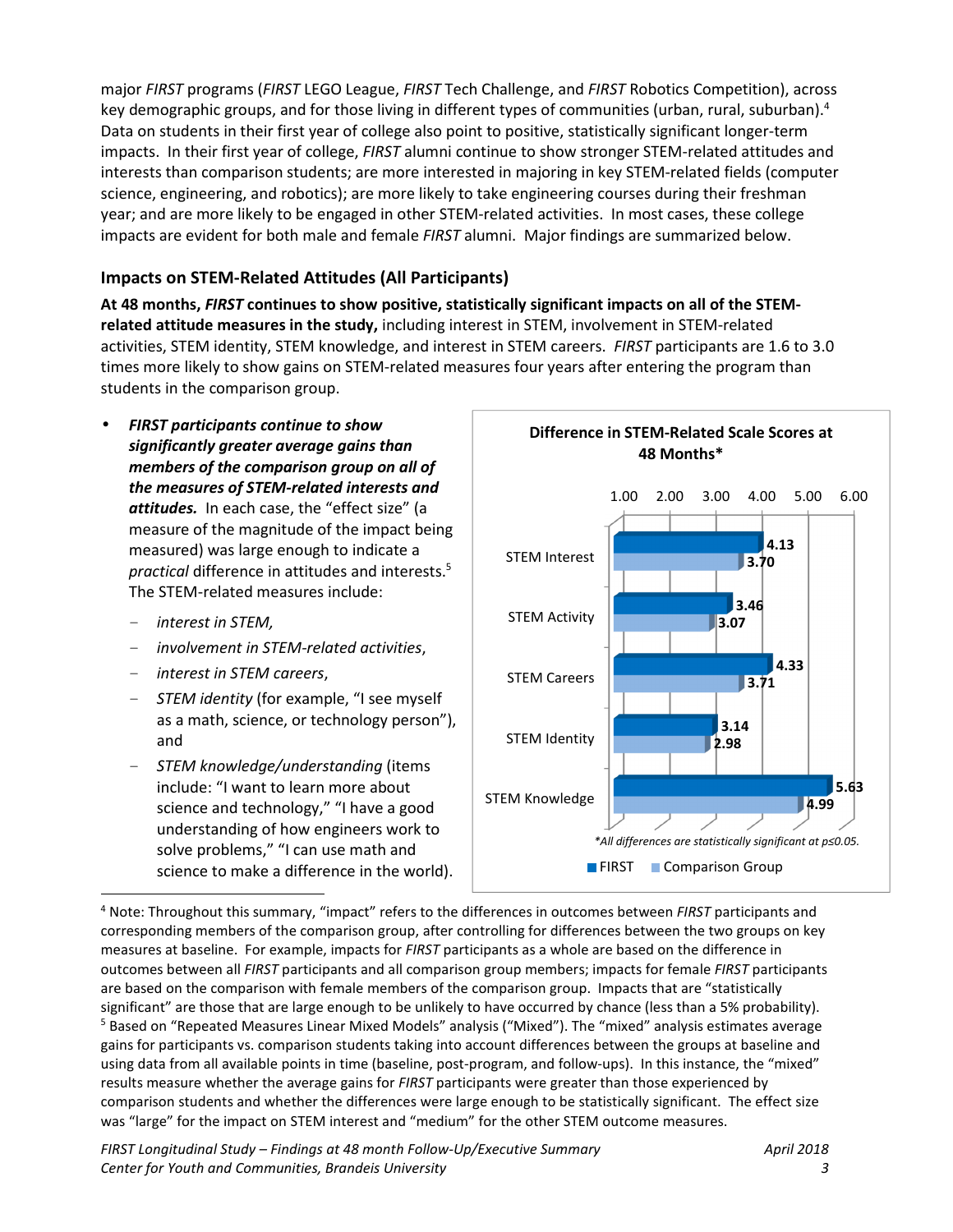- *FIRST participants are also significantly more likely to show an increase on STEM-related measures*  **than comparison students between baseline and the 48 month follow-up.<sup>6</sup> After adjusting for** differences in baseline characteristics and baseline scale scores, *FIRST* participants were:
	- 3.0 times more likely than comparison students to show gains on *STEM interest*;
	- 2.2 times more likely to show gains in involvement in *STEM activity*;
	- 3.0 times more likely to show gains on interest in *STEM careers*;
	- 1.6 times more likely to show gains in *STEM identity*; and
	- 2.4 times more likely to show gains in STEM *knowledge/understanding of STEM.*

In sum, despite entering *FIRST* with a strong initial interest in STEM, *FIRST* participants were still significantly more likely than comparison students to show continued gains in STEM interest and involvement over time.

• *The data also continue to show positive, statistically significant impacts on STEM-related outcomes for participants from all three FIRST programs in the study (FIRST LEGO League, FIRST Tech Challenge, FIRST Robotics Competition).* Participants in all three *FIRST* programs show significantly greater gains on STEM-related measures than comparison students.



<sup>&</sup>lt;sup>6</sup> Based on "Logistic Regression" analysis ("Logit"). Logit analysis estimates the relative probability that participants and comparison students will achieve a particular outcome, after controlling for differences between the groups at baseline. In this case, the Logit analysis measures whether *FIRST* participants are more (or less) likely than comparison students to show an increase from baseline to follow-up on each STEM-related measure (such as STEM interest) and whether those differences are statistically significant (i.e., unlikely to occur by chance). The "odds ratio" is the measure of the relatively likelihood that *FIRST* participants will achieve that outcome (for example, "3.0 times more likely to show a gain in STEM interest than comparison students").

l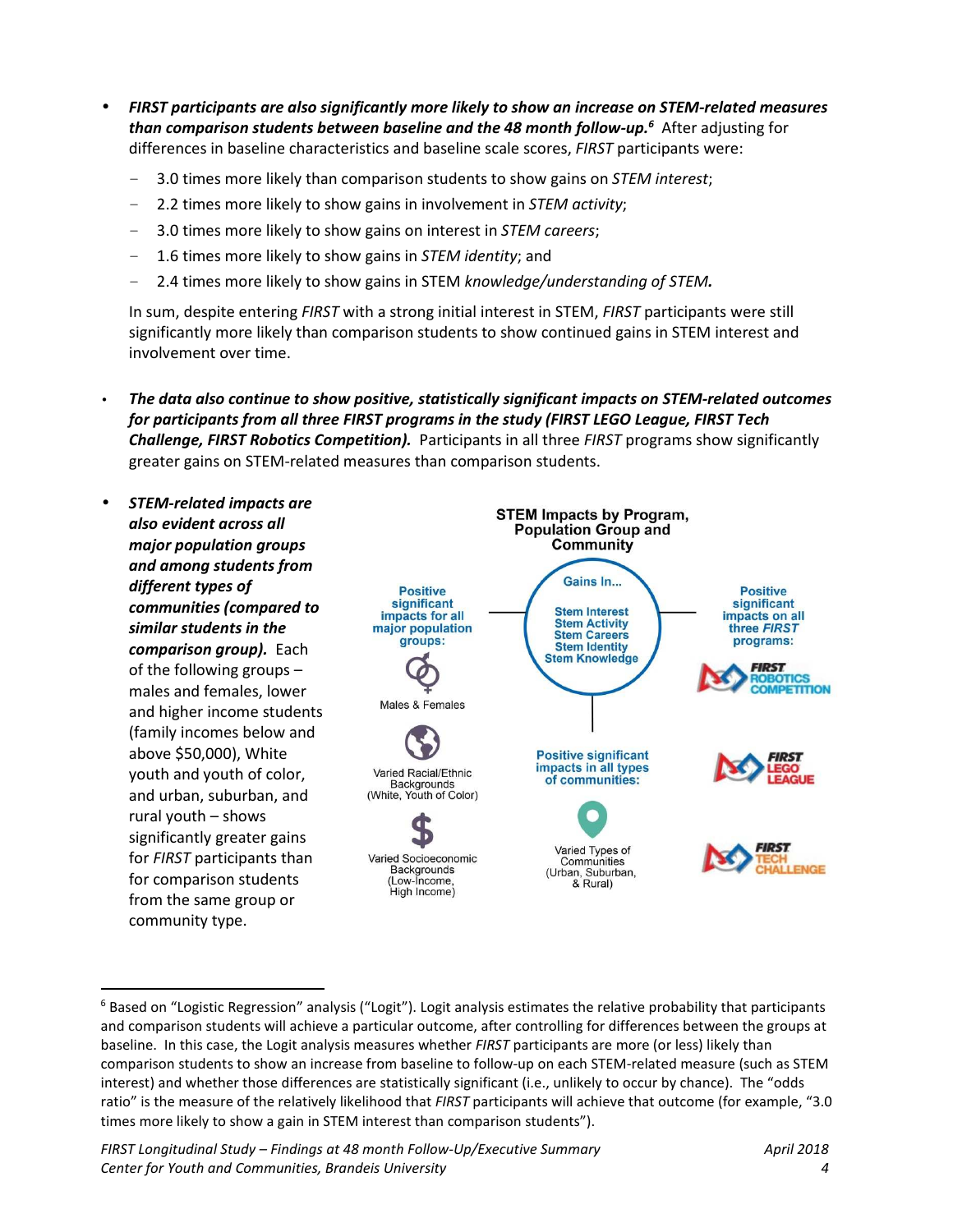• *While the data show positive impacts for both males and females in FIRST, females continue to show greater impacts than males on all of the STEM-related measures.*  The chart to the right shows the differences in outcomes for females in *FIRST* compared to females in the comparison group, and for males in *FIRST*, compared to comparison group males. While all of the differences between *FIRST* participants and comparison students are statistically significant, the impacts for females in *FIRST* on each measure are also significantly greater than those for males.

# • *FIRST's impacts persist.*

Additional analyses show that impacts on STEM-related attitudes persist for *FIRST* team members even after they have left the program. Among study participants still in secondary school (12th grade and below), both current and former *FIRST* participants show statistically significant gains on STEM measures as compared to students in the comparison group. Team members still active in FIRST show the greatest gains, but those who have left the program continue to show significantly greater gains than comparison students. Similarly, students who participate in *FIRST* for only one year continue to show positive impacts relative to comparison students at 48 months.



Note: Values on the chart represent the differences in outcomes (estimated scale scores) between *FIRST* participants and students of the same gender in the comparison groups (i.e., the difference in scores between males in *FIRST* and males in the comparison group and between females in *FIRST* and female comparison students). All differences are statistically significant at p≤.05. The impacts for females are statistically significantly greater than those for males.

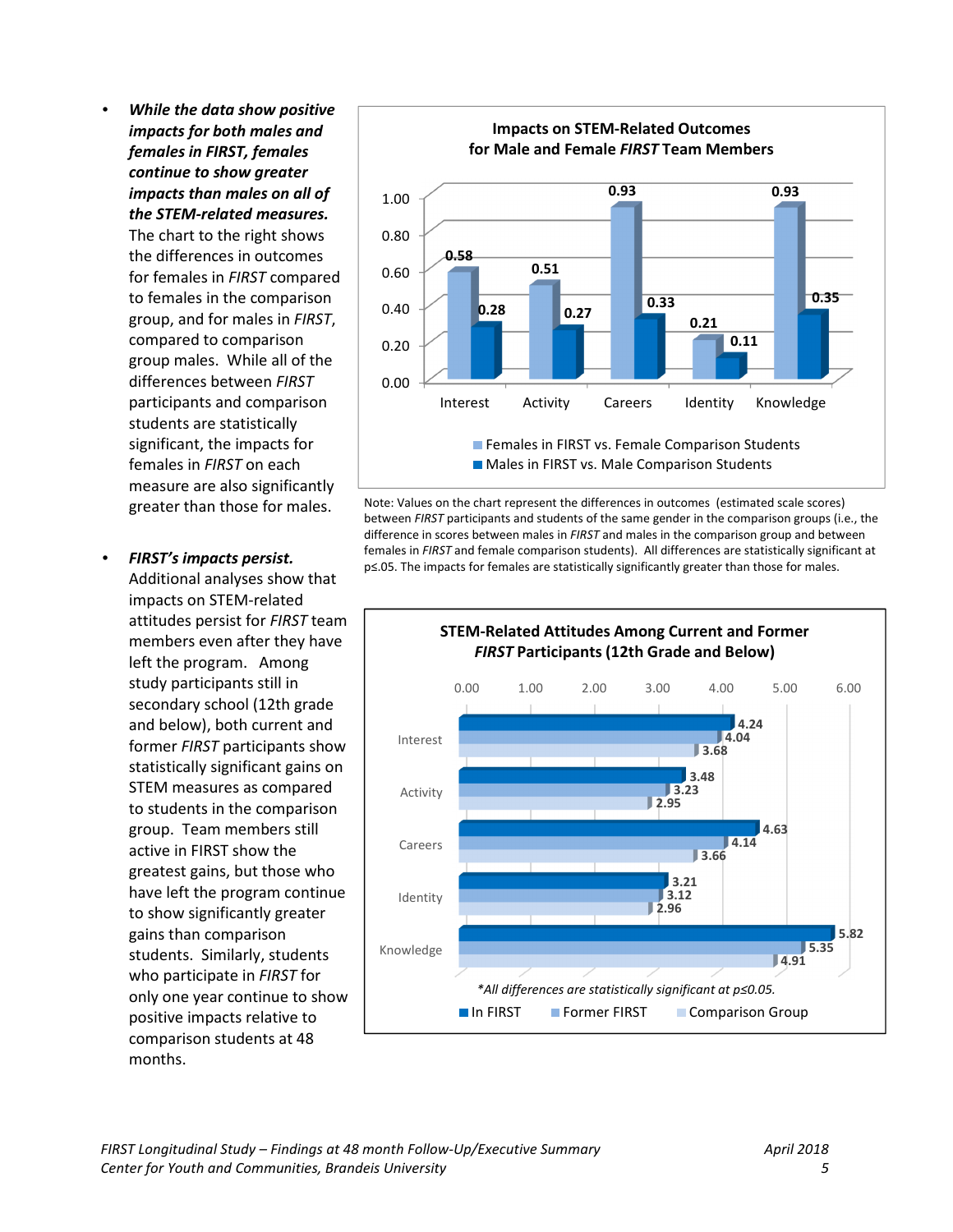#### **First-Year College Outcomes**

- *FIRST alumni continue to show positive, statistically significant impacts on STEMrelated attitudes in the first year of college.* Among firstyear college students, *FIRST* alumni continue to show greater gains than comparison students on measures of STEMrelated interest, activity, interest in careers, identity, and STEM knowledge and understanding. Both male and female alumni show significant impacts; however, female *FIRST*  alumni continue to show significantly larger gains than males.
- *FIRST alumni also report significantly stronger interest in majoring in computer*



*science, engineering, and robotics in the first year of college than comparison students (below)*. *FIRST* alumni are nearly twice as likely (1.8 times) to be interested in majoring in computer science, 2.3 times more likely to be interested in engineering, and 3.9 times more likely to be interested in majoring in robotics than comparison students. Each of those differences is large enough to be statistically significant. The impacts of *FIRST* are particularly notable among female students: female *FIRST* alumni are more than 3 times more likely to want to major in computer science and engineering and 5 times more likely to want to major in robotics that female comparison students. In contrast, comparison group students are significantly more likely to be interested in majoring in two nontechnology STEM fields: biology and health professions.